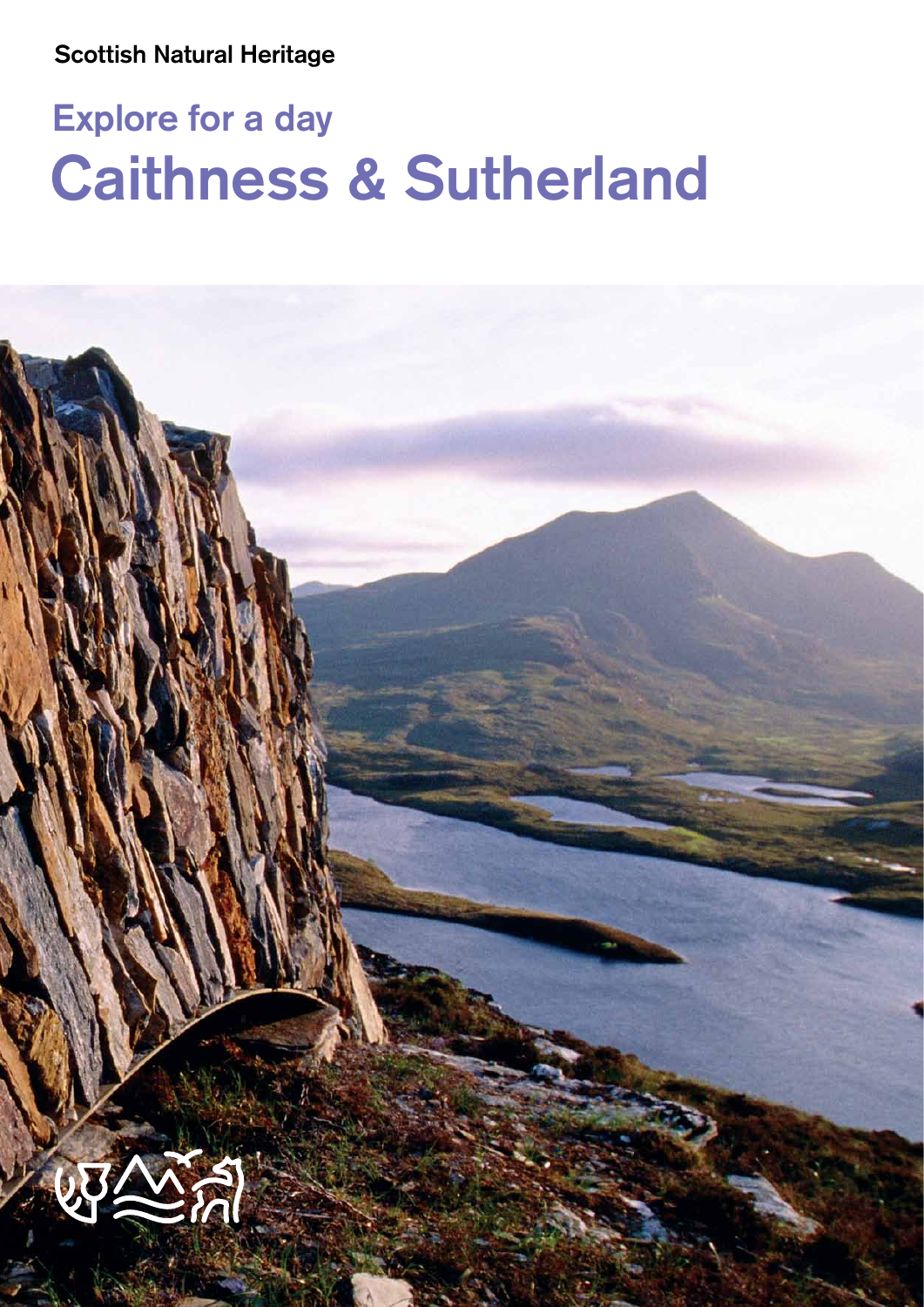# **Caithness & Sutherland**



INVERNESS

The wide expanses of the north Highlands offer a sense of space and tranquillity unlike that found anywhere else. The area includes three National Scenic Areas - Scotland's finest landscapes. Refresh your senses among the spectacular mountains, experience the power of the elements on dramatic headlands and wander along beautiful deserted beaches to really reconnect with nature.

A896

Three dramatically different coasts await you. The east coast entices with glittering estuaries, salmon rivers, ancient brochs, historical fishing villages and lovely woodlands. The rugged splendour of north west Sutherland inspires with world class geology, breath-taking mountains and a rich natural environment. As you travel across the top coast, the landscape becomes gentler and gives way to fertile farmlands and the rich archaeological heritage of Caithness, where you will find the most northerly point on the British mainland and stunning sea views.

Come in spring or early summer - the best time for nesting seabirds and abundant wildflowers. Summer brings a chance to see ospreys fishing and seal pups sunning themselves on sand banks. Stags in the rut and spectacular colours of woodlands and hillside are a treat for the autumn, while crisp beautiful sunny days and impressive crashing storms make a visit in the winter a real pleasure to be savoured round the fire at night.



Admission free unless otherwise stated.

Dufftown Huntly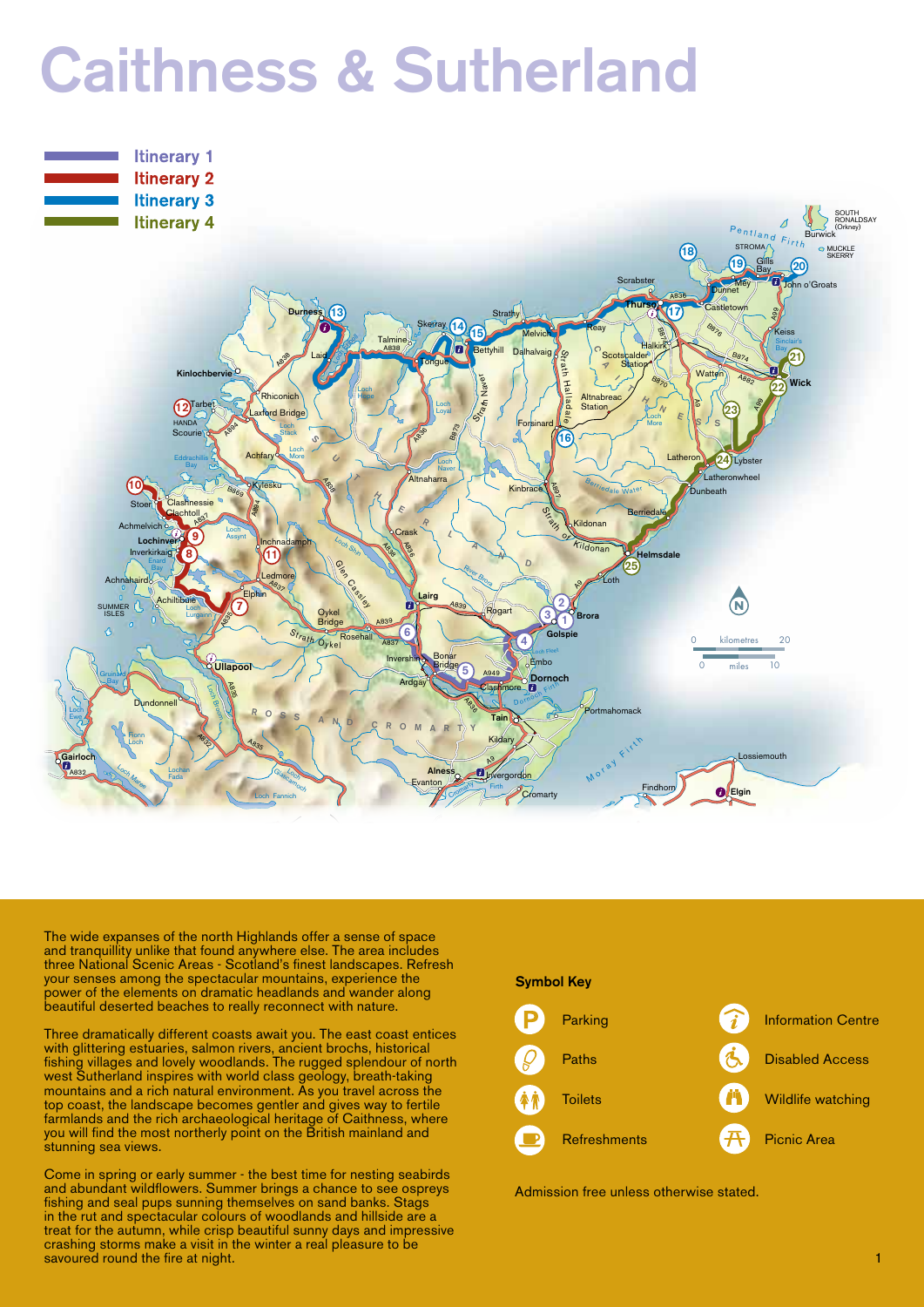#### **1** Dunrobin Castle

The most northerly of Scotland's great houses, Dunrobin Castle rises above the North Sea like an illustration from a storybook. It is one of the oldest inhabited houses in Scotland, dating back in parts to the early 1300s. Home to the Earls and later the Dukes of Sutherland, the castle, with its fairytale spires and turrets is perched on a high terrace above walled gardens. Daily falconry displays take place on the Castle lawns.

#### **Admission charge.**

Open April – October from 10.30am – 4.30pm Mon – Sat and from 12 noon on Sun. Open Sun from 10.30am in June, July and August. Tel. 01408 633177. **www.dunrobincastle.co.uk**



## **Carn Liath 2**

The Iron Age Broch of Carn Liath is less than a mile's walk along the shore from Dunrobin or a similar distance north on the A9. This impressive structure survives to first floor level and is surrounded by signs of a small settlement.

#### **www.historic-scotland.gov.uk**



#### **Big Burn 3**

The Big Burn is a hidden gem; a sheltered woodland tucked into a steep gorge whose walls are carpeted with mosses and ferns. A spectacular walk to a waterfall starts in the sunny woodland, full of wild garlic and bluebells in spring, before heading into gorge, which hangs with icicles in winter. Park by the Sutherland Stoneworks at the north end of Golspie.



#### **Loch Fleet National Nature Reserve 4**

The estuary, coastline and spectacular pine woodland at Loch Fleet is a National Nature Reserve. You can see wildlife here whatever the season. Fast-flowing currents empty the tidal basin of water on every tide leaving sandbanks exposed. Here you can spot seals and their pups, hauled out on the banks, or watch the intense feeding activity of hungry wading birds. Keep your eyes peeled for the elusive osprey diving for fish. Enjoy a wander on the coastal dunes on a carpet of wild flowers or through the freshly scented pine woodlands. There are a range of easy walks around the Reserve. A bird hide sits on the shore around half a mile through the woods from the Balblair Woods car park, situated just inside the woods past the golf course. Littleferry at the end of the road is a great place for a picnic and is a tranquil spot with an old pier, grain store and icehouse nestling among a cluster of houses. Looking back from the pier you get a clear view of the 'Mannie', the monument to the first Duke of Sutherland, sitting prominently on top of Ben Bhraggie above the village of Golspie. A lovely, peaceful place and a must see for wildlife enthusiasts. Leaflets are available locally and information panels are located at a number of locations within the Reserve.

Tel. 01408 634063 **www.nnr-scotland.org.uk**





**5** Welcome to Ledmore & Migdale Woo

#### **Ledmore and Migdale Woods, Spinningdale 5**

Once owned by Andrew Carnegie and now the property of the Woodland Trust, this lovely spot boasts the largest remnant ancient oak wood in Sutherland. A walk through this woodland reveals a rugged and varied landscape with ancient burial chambers and traces of vanished industries. Among many trails of varying length, there is a way-marked trail of about 4 miles through the woodland which starts at the lay-by, less than a mile up the Spinningdale - Migdale road. Contact the Community Woodsman on 01862 881343, spinningdalewoodsman@woodlandtrust.org.uk for information about guided walks and events.

Informal car parking only. **www.woodlandtrust.org.uk** 

### **Falls of Shin 6**

The River Shin is known for its famous waterfalls where salmon leap on their migratory route to the spawning beds further upstream. It's also known as an excellent river for fishing. Using the main car park as a base, you can enjoy a number of tranquil woodland walks suitable for all ages and abilities.

Contact Forestry Commission Recreation Forester on 01408 634063. **www.forestry.gov.uk**





#### **Knockan Crag National Nature Reserve**

Knockan Crag holds the key to an amazing story of colliding continents and scientific discovery. The crag is a globally important geological site and was formed by the Moine Thrust - the force of two continents crashing together. The unmanned visitor centre at Knockan Crag has excellent information and displays on the landscape and geology of the area. Trails offer the visitor a chance to get out into this exceptional landscape. Find out more about the amazing rocks and landscape of the area on the Rock Route - a leaflet is available at Knockan Crag or local Visitor Information Centres.

Tel. 01854 613418 **www.nnr-scotland.org.uk**



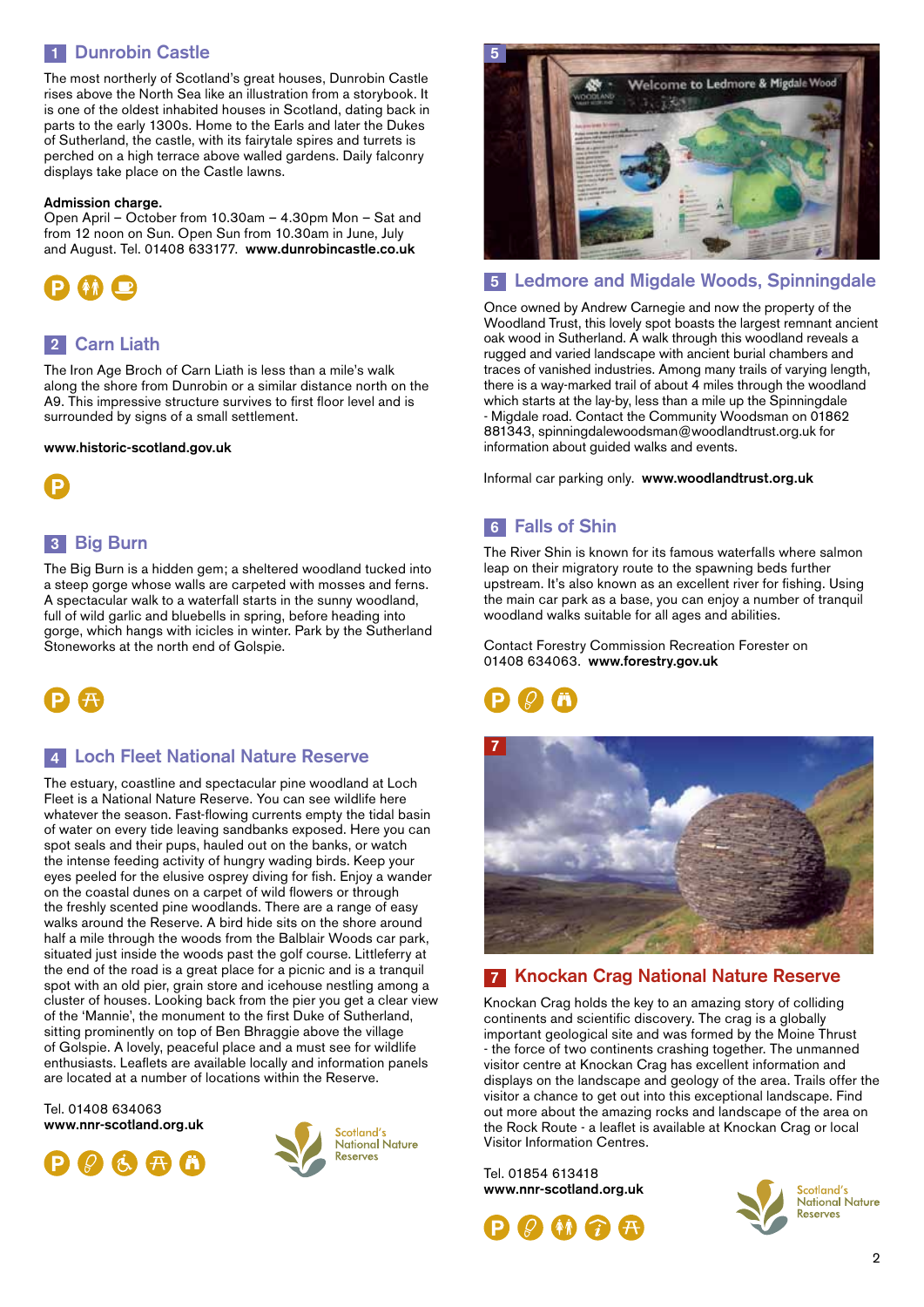

#### **Falls of Kirkaig 8**

A rewarding walk into the heart of this amazing landscape starts at Inverkirkaig. The path starts at the car park by the river and leads 2 miles up a beautiful wooded glen to the Falls of Kirkaig. The path winds through ancient woodland full of birch, rowan and hazel, before climbing out of the glen, onto open moorland. A short path down to the river offers the most spectacular view of the falls. This path is the start of one of the routes to Suilven, the iconic 'sugarloaf' mountain that rises spectacularly behind Lochinver. A memorial to poet Norman MacCaig in the car park by the river is inscribed with verses from his poem 'Climbing Suilven': "I nod and nod to my own shadow and thrust a mountain down and down. Between my feet a loch shines in the brown, It's silver paper crinkled and edged with rust."

#### **www.assynt.info**





#### **Assynt Visitor Centre 9**

The acclaimed Assynt Visitor Centre in the fishing port of Lochinver serves as a combination of tourist information and base for the Highland Council Ranger service as well as a visitor resource base. It has exhibitions on the geology and wildlife of the area, in addition to a bookshop and museum of social history.

Open Easter - October, 10am-5pm, Monday - Saturday**.** Tel. 01571 844194 **www.assynt.info** 



#### **Stoer Head 10**

The lighthouse is the starting point for a spectacular two mile walk along sandstone cliff tops to a 200ft high sea stack, the Old Man of Stoer. Look out for whales, dolphins and porpoises which are regularly seen round the headland below the lighthouse. On a clear day there are fantastic views of the Outer Hebrides.

#### **Inchnadamph 11**

The Inchnadamph Bone Caves - famed for discoveries of lynx, reindeer and polar bear bones - are one mile from the road up a good path. The caves give us a unique glimpse back in time revealing what animals have lived here in the last 45,000 years. Bones of four humans found here in ancestral burials have been dated to around 4500 years old. Two of the caves are connected by a narrow passage through which children can crawl. Park at the fish hatchery a few minutes drive east of Inchnadamph. The path can be steep in places and good footwear is recommended.

**www.snh.org.uk** Part of the Rock Route.





#### **Handa Island 12**

Handa is internationally renowned for its seabird colonies and magnificent sea cliffs. Visitors to this lovely island may also be rewarded with sightings of whales and dolphins. Each May, June and July the cliffs come alive when a big proportion of the UK's razorbills and guillemots gather to breed, alongside thousands of kittiwakes and fulmars and hundreds of puffins. Great skuas and arctic skuas also gather on the island in great numbers. The paths on Handa are steep and rough in places, so sturdy footwear is essential, as are warm clothes as the weather can change quickly. Boat trips go from Tarbet pier (April - September, Monday to Saturday - last departure to Handa at 1400 hours) where public toilets are also located. Ticket price includes a donation to the Scottish Wildlife Trust which manages the island as a reserve together with Scourie Estates.

**Admission charge** - for ferry crossing **www.swt.org.uk**



#### **13** Smoo Cave

The spectacular Smoo Cave is unique within the UK in that the first chamber has been formed by the action of the sea whereas the inner chambers were created by rainwater. It is sufficiently large to have been used to shelter and repair Viking ships. Archaeological investigations have turned up Norse and Iron Age artefacts, and it is thought that its use may extend back more than 6000 years. The cave name is thought to originate from the Norse 'smjugg' or 'smuga', meaning a hole or hiding-place. The cave is located a mile east of the village of Durness and access to the cave is by stairs and walkways from the car park.

**www.smoocave.org** 

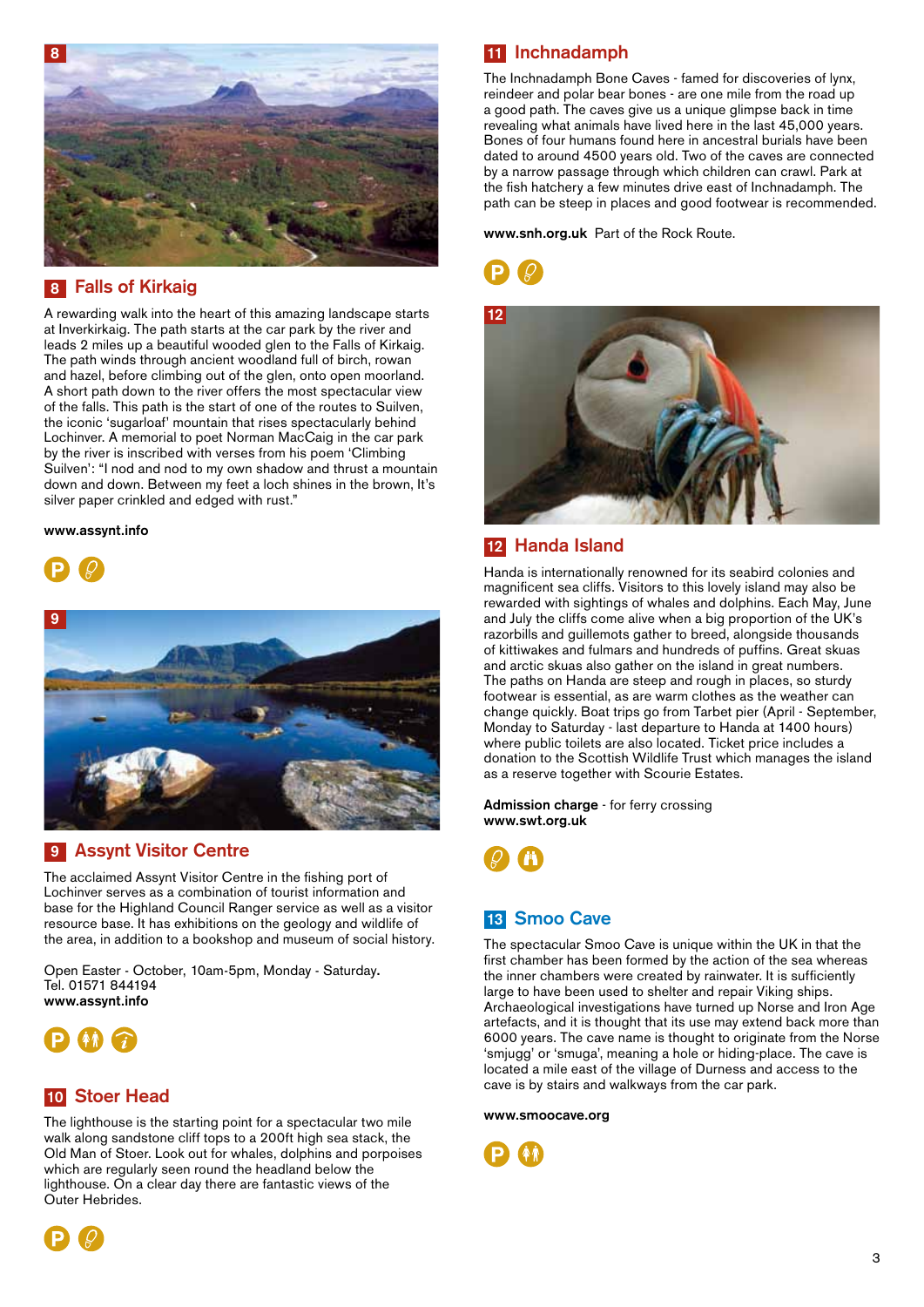

#### **Torrisdale Bay 14**

The headland behind Torrisdale Bay is home to plants you might expect to see on mountains rather than close to sea level. This is due to the exposure of the site and will give you a clue about the ferocity of the wind and weather here on stormy days. This is a beautiful place for a walk, with impressive sand dunes and stunning views.

#### **15 Strathnaver Museum**

Strathnaver Museum, which is located in a former church at Bettyhill, is a community-run museum, providing an insight into the domestic and working lives of the people of this coast, through exhibitions, workshops and events. The museum is the starting point for the Strathnaver Trail, linking and interpreting 29 archaeological sites which create a powerful picture of life in Strathnaver through several millennia. You can get a booklet about the trail from the museum.

#### **Admission charge.**

**Museum opening hours** April - Oct 10am - 5pm, Monday - Saturday. Tel. 01641 521418 **www.strathnavermuseum.org.uk**





#### **The Flows National Nature Reserve 16**

Explore the Flow Country, an internationally important area of blanket bog in the north of Scotland, covering a large area of Sutherland & Caithness. The peatlands are a vast, open landscape, with scattered pool systems that are home to specialist plants, insects and wildlife. The best time to visit the flows reserve to discover some of our peatland birds is April to June, but all summer there is a variety of different plants and wildlife to discover in this unique landscape. Visit our self-guided trails and the flows lookout tower as well as the Forsinard visitor centre & peatland exhibition. The reserve and tower, which are managed by the RSPB, are open all year and the visitor centre from April – October. Visit the RSPB website or Highland Council Ranger Guide for more information on guided walks and events.

Tel. 01641 571225 **www.rspb.org.uk/forsinard** 







### **Caithness Horizons 17**

Caithness is an area steeped in outstanding history, wildlife and ecology, with a pioneering industrial past. What better way to get a flavour of this than in Caithness Horizons? This is a new visitor attraction which acts as a hub for the area and houses a Museum, exhibitions & displays, a shop and café.

Open from 10am - 6pm Mon-Sat and 11am-4pm Sun. Tel. 01847 896508 **www.caithnesshorizons.co.uk**





#### **17 Dunnet Head**

Dunnet Head is the most northerly point on the UK mainland. The trip of a few miles from the sweeping sand dunes and beach at Dunnet village to the lighthouse rewards the visitor with magnificent cliff-top views of Orkney and west along the coast to Cape Wrath. In early summer, the cliffs are alive with seabirds such as fulmar and puffins which nest on the steep ledges. A walk along the cliff top through flower-rich heathland gives you a chance to experience the ferocity of the Pentland Firth as it rounds this headland. Dunnet Head is managed by the RSPB.

Tel. 01463 715000 **www.rspb.org.uk**



#### **Castle of Mey 19**

The 16th century Castle of Mey was originally built by the Earl of Caithness. It was restored by the Queen Mother who visited regularly and who created the beautiful walled gardens. The Castle, which is now run as a 5 star visitor attraction, is complemented by an animal centre. In an initiative to support farmers and food producers in the area around the Castle of Mey, HRH Prince Charles launched, in 2005, the Mey Selections label for local, high quality produce. Look out for the label!

**Admission charge.** Open from May - mid October, 10.20am - 4pm. Tel. 01847 851473 **www.castleofmey.org.uk**

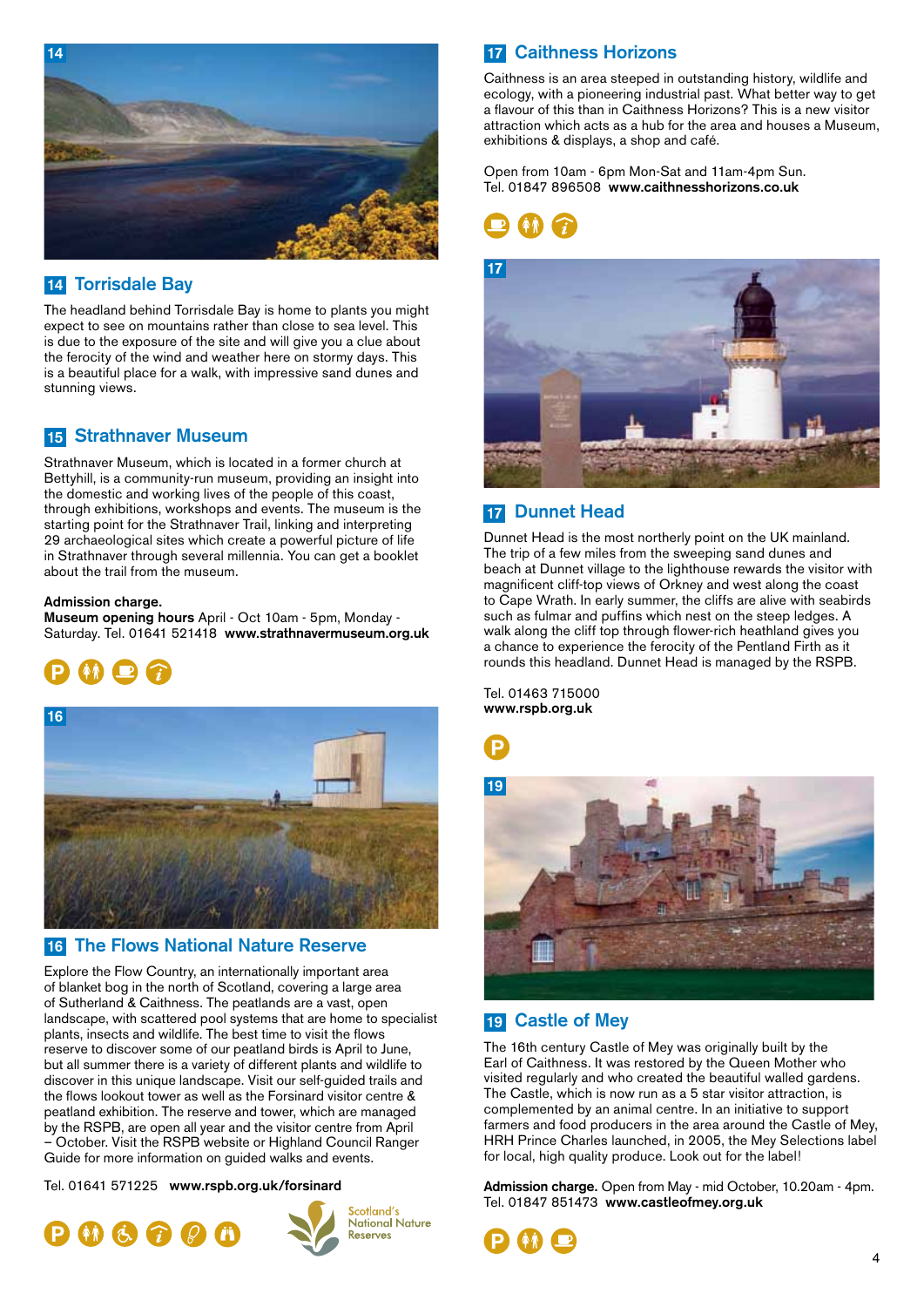

#### **Stacks of Duncansby 20**

Duncansby Head offers a dramatic experience. From the car park at the lighthouse, a short walk takes you down to the spectacular Stacks of Duncansby, some of the most impressive in the British Isles. These imposing pyramidal stacks have been isolated by the retreat of the cliffs. Superb views can be had from the coastal path. It is well worth continuing a short distance along the path to reach the nearest point to the stacks where the best views of the huge seabird colonies on these cliffs can be gained.



#### **Noss Head and Castle Sinclair Girnigoe 21**

This small headland north of Wick is easily accessible and has sites of both wildlife and historical interest within half a mile of the car park at the end of the road. Puffins and other seabirds can be found near the lighthouse, while Castle Sinclair Girnigoe, a once impregnable medieval stronghold - is now the most spectacular ruin in the North of Scotland and is the subject of a preservation programme by its owner, The Clan Sinclair Trust.

Castle open May - September. **www.sinclairgirnigoe.org**





#### **Wick Heritage Centre 22**

This award-winning and captivating museum documents the history of the town and its importance in the herring fishery. It displays everything from fishing equipment to a complete herring fishing boat - the beautifully restored 19th century fishing boat, Isabella Fortuna, which is normally berthed in Wick Harbour. The centre-piece of the museum is a superb collection of 70,000 photographs taken by 3 generations of one family between 1863 and 1977. The photographs document an era when Wick was the herring capital of Europe and show the herring industry in various stages from setting sail to packing barrels of salt herring for export all over the world. Boat builders, coopers and ropemakers are also documented in this fascinating social history.

Museum open Easter - end October, 10am - 3.45pm, Monday - Saturday. **www.wickheritage.org** Tel. 01955 605393

### 23 Grey Cairns of Camster

Camster Cairns are amongst the best-preserved Neolithic chambered cairns in the British Isles. Known as the Grey Cairns of Camster, they comprise a round cairn, a long cairn and a ruined third cairn lying 200m apart. Built around 3500 BC, the cairns are thought to have been in use as burial chambers and as ritual sites for several hundred years thereafter.

When the cairns were excavated pottery, skeletons, burnt bone and flint tools were recovered from the round cairn. There is one central chamber in the round cairn, which retains its original roof, and two burial chambers in the long cairn. Careful restoration has made the cairns accessible to visitors. The cairn complex is now in the care of Historic Scotland.

Tel. 01667 460232 **www.historic-scotland.gov.uk** or **www.caithnessarchaeology.org.uk**



#### **Lybster Harbour and Waterlines 24**

The Waterlines Heritage Centre in the working harbour at Lybster tells the story of this planned village, established at the height of the 19th-century herring boom. It was once the third largest herring port after Wick and Fraserburgh, and in the heritage centre you can find out more about the development of Lybster's harbour and fishing industry. You can also learn about Knotty, a game a bit like shinty, played using fishing floats. The World Championships of this (admittedly local!) sport are played annually at Lybster Harbour.

Open 11am – 5pm. Tel 01593 721520



#### **Timespan 25**

Timespan Museum and Arts Centre is a vibrant meeting place between our past and our future; linking culture, heritage, the arts, people and their ideas. There is an award winning museum, art gallery, story telling room, café, shop and riverside garden of Scottish herbs and flowers. The collection illustrates past ways of life with re-creations of a croft, byre, smithy, and shop. Other displays present the area's archaeology, geology and natural

**Admission charge,** free MP3 tour available. Open Easter - October, 10am - 5pm. **www.timespan.org.uk** Tel. 01431 821327



5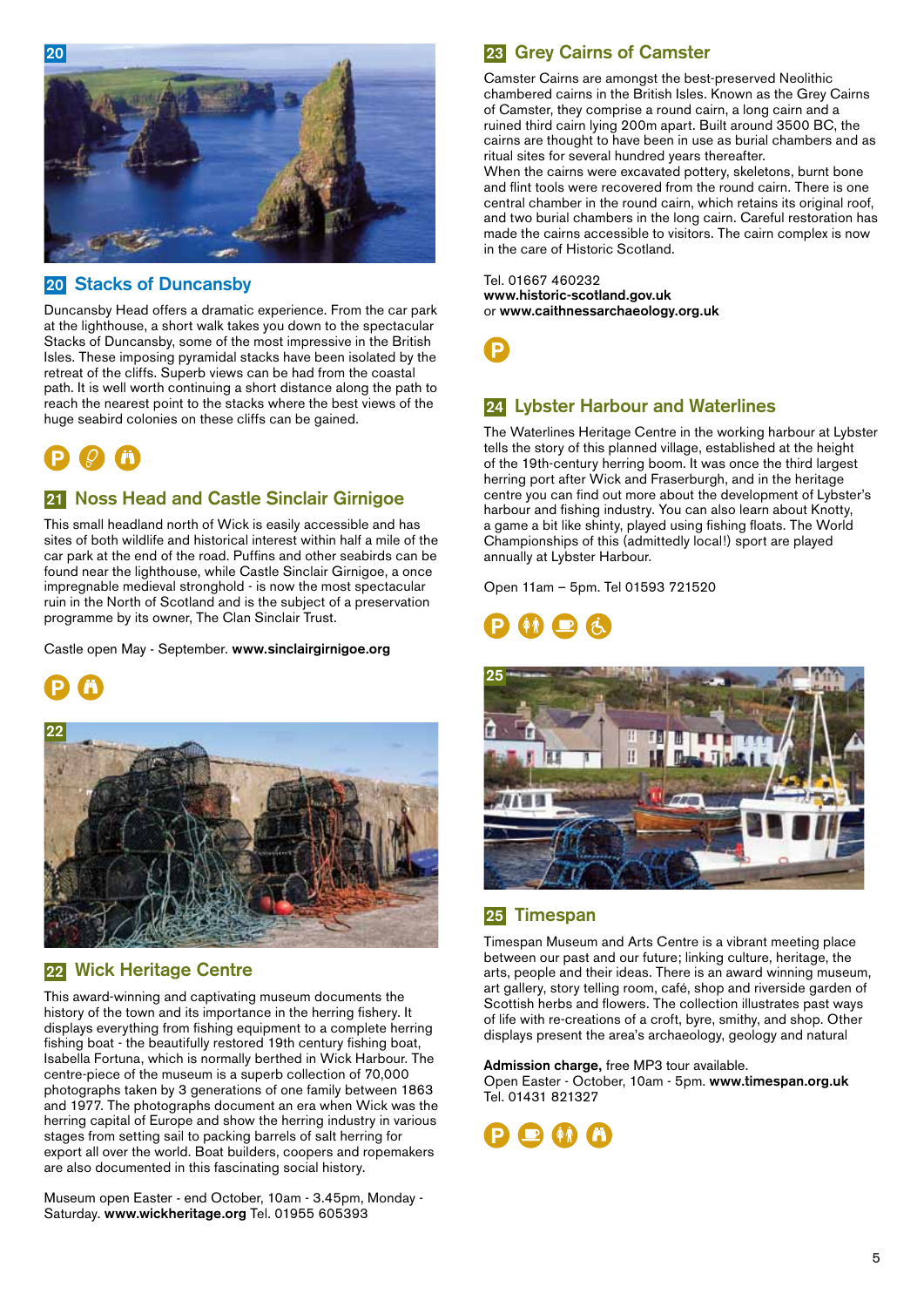# **Itinerary 1 Rich Human History**

Man has lived a long time on the east coast of Sutherland. This enduring and beautiful landscape is home to ancient brochs and medieval castles, hidden woodland sites where iron ore was made and wide flowing rivers and estuaries used for transportation for centuries. Peaceful crofting townships, farms and villages only hint at the sometimes turbulent political history of land use and human settlement. This itinerary will give you a glimpse into the human history of this area, set against a back drop of rugged natural splendour.

## **Dunrobin Castle (1)**

Signposted off the A9 a mile north of Golspie.

#### **Loch Fleet National Nature Reserve (4)**

Driving south through Golspie, after the children's playpark, turn left onto Ferry Road. The main car park for the Loch Fleet National Nature Reserve is around 3 miles down this road, at Littleferry.

#### **Ledmore and Migdale Woods, Spinningdale (5)**

At Clashmore, turn off the A9 onto the A949 (signposted as a Tourist Route) along the beautiful Dornoch Firth towards Bonar Bridge. Once you reach Spinningdale turn onto the minor road for Migdale.

#### **Falls of Shin (6)**

From Bonar Bridge, take the road for Lairg, turning left onto the A837 after Invershin, then right onto the B864.

## **Itinerary 2**

# **The Dramatic North West**

Your itinerary today will take you through the Assynt-Coigach National Scenic Area and some of the most spectacular and rugged landscapes in the country, into the heartland of the Clan Mackay - a place famed for its exceptional geology and outstanding scenery and one of the most sparsely populated areas in Europe.

#### **Knockan Crag National Nature Reserve (7)**

Knockan Crag National Nature Reserve is close to the settlement of Elphin and 4 miles south of the Ledmore Junction on the A835. The car park is on the left hand side of the road.

#### **Falls of Kirkaig (8)**

Three miles south of Knockan Crag turn off the A835 onto the single track road to Achiltibuie. Rising directly above the road, the crumbling ridge of the magnificent mountain Stac Pollaidh soon comes into view. There's a car park on the left hand side of the road if you want to stop and take photos. Continue along this road for several miles and turn right at the first junction you come to. Follow this through the Inverpolly estate until you arrive at Inverkirkaig.

The coastal road to Inverkirkaig is narrow and unsuitable for larger vehicles such as motorhomes. An alternative route is by Inchnadamph and Loch Assynt on the A837, arriving into Lochinver from the north. On this road, you pass the remains of Ardvreck Castle – stronghold of the MacLeods of Assynt.

#### **Stoer Head (10)**

From Inverkirkaig, travel north to Lochinver, which, in addition to the Assynt Visitor Centre, has several nice places to get a meal or a snack. Just outside Lochinver as you head north, turn onto the stunning Assynt coastal road (B869) which will lead you through crofting townships and past beautiful beaches. At Stoer, turn left onto the road for the lighthouse and follow this road as it turns left again.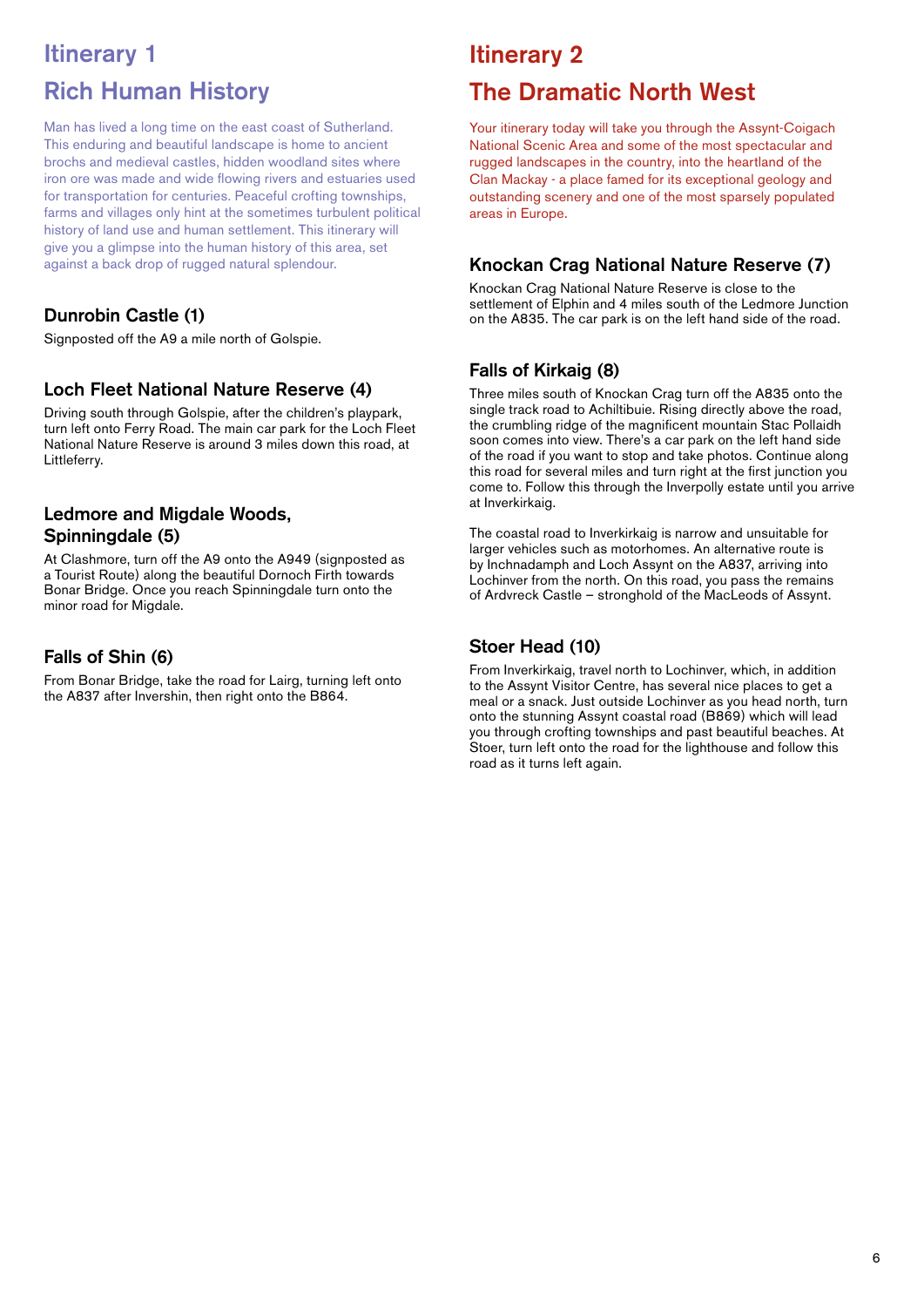# **Itinerary 3**

## **Across the Top**

From Durness to Duncansby, a day on the spectacular north coast will take you through a changing landscape. From the Kyle of Tongue National Scenic Area and beautiful uncrowded beaches, over vast sweeping expanses of moorland and through crofting communities strung along the coast into the fertile farmlands of Caithness where archaeological treasures hint at thousands of years of human habitation.

#### **Smoo Cave (13)**

One mile east of Durness on the main coast road (A838) you will find the car park for Smoo Cave.

#### **Torrisdale Bay (14)**

Continue east on the main coast road, which becomes the A836 at Tongue. If you're in no hurry, follow the short trail signposted round the Kyle of Tongue (you'll see an information panel on the causeway). Continue several miles east of Tongue and take the loop coastal road through the crofting township of Skerray to reach the beach at Torrisdale.

#### **Caithness Horizons (17)**

Follow the signs along the coast for Thurso. The museum is in the former Thurso town hall in the pedestrian area, which is on your left as you come into the centre of Thurso. Park in a town centre car park.

#### **Stacks of Duncansby (20)**

From Thurso take the road signposted for Castletown (A836) and continue east along this road as it follows the coast to John O'Groats. Duncansby Head is a mile or so east of John O'Groats, along a single track road.

## **Itinerary 4**

## **Following the Silver Darlings**

A little over a hundred years ago the east coast harbours of Caithness and Sutherland were at the heart of the North Sea herring boom, with Wick one of the principal fishing ports in Scotland. Today's route takes you down this spectacular coastline, through the villages and harbours immortalised in Neil Gunn's classic story, 'The Silver Darlings'.

#### **Noss Head and Castle Sinclair Girnigoe (21)**

From the centre of Wick, cross the river heading south and take the first exit at the roundabout, leading you alongside the harbour. Cross back over at the next bridge and follow the coast and signposting for Noss. Return to Wick the way you came.

#### **Wick Heritage Centre (22)**

The Heritage Centre is located in Bank Row, in Lower Pultneytown. On the main road, from the centre of Wick, cross the river and take the second small exit at the roundabout, passing Mackays Hotel. Continue along this road until you reach the museum. If the Heritage Centre has whet your appetite for the fishing heritage of this spectacular coast, the harbours of Lybster, Latheronwheel, Dunbeath and Berriedale are worth a visit as you travel south on the A9.

### **Grey Cairns of Camster (23)**

Leaving Wick on the A99, head south for just over 12 miles. Shortly after you have passed the small settlement of Mid Clyth, turn right onto the road signposted to Watten. The Grey Cairns rise from the moorland several miles along this road.

#### **Timespan (25)**

Return to the main A99 and follow the signs for Inverness. The road becomes the A9 at Latheron. Continue south. Over the Ord of Caithness - the hill that separates the county from Sutherland - lies the picturesque fishing village of Helmsdale. Turn into the village off the A9 and you will find Timespan, just off the main street by the old bridge.



For where to go, what to see and do and where to eat and drink visit: www.northhighlandsscotland.com